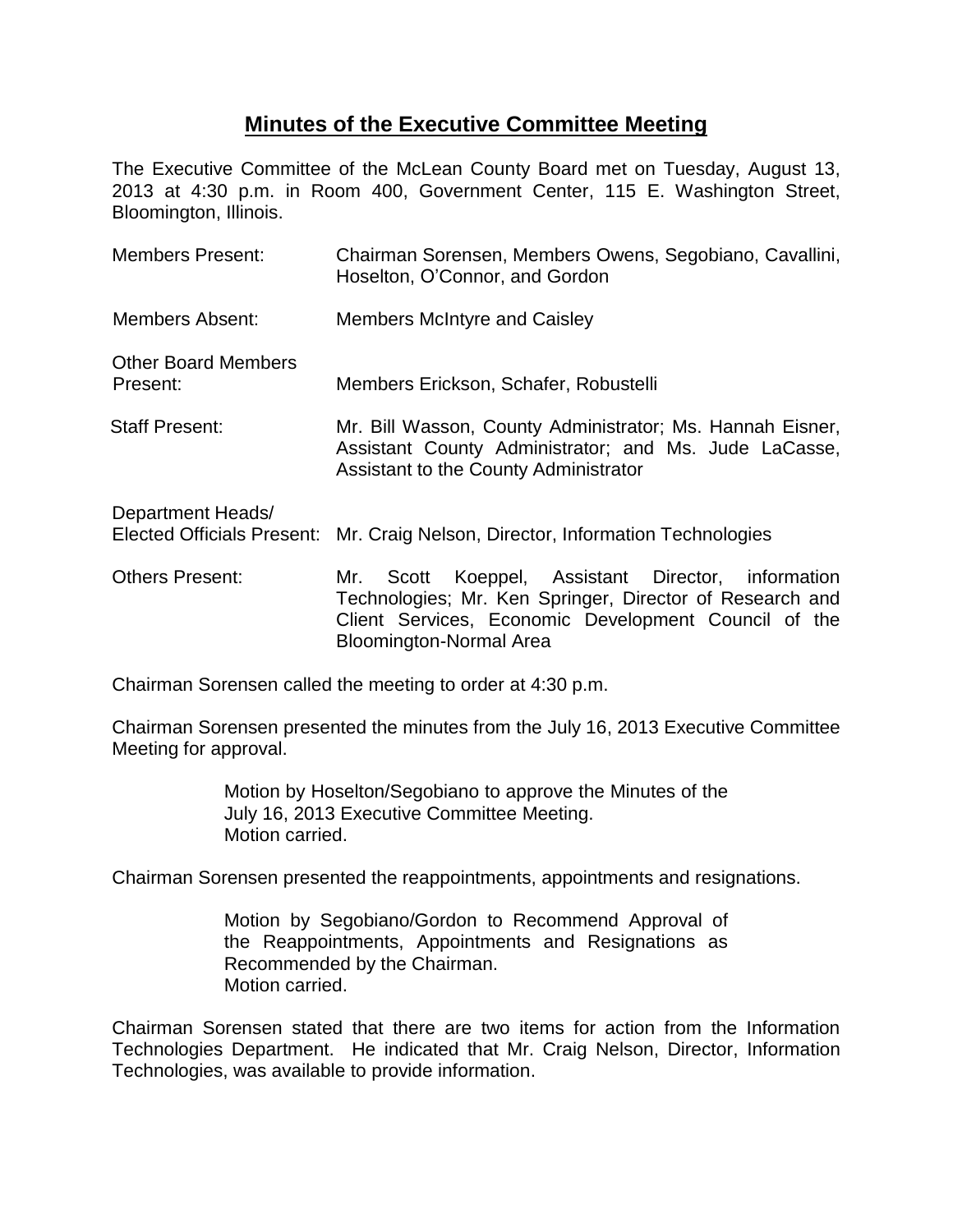Minutes of the Executive Committee August 13, 2013 Page Two

Mr. Nelson stated that both of these requests are computer purchases. The first is a request to purchase 16 mobile data computers. Mr. Nelson stated that these are the computers that go into the squad cars for the Sheriff's Department to allow them realtime access to the Integrated Criminal Justice System. The second is a request for approval of the Purchase of 85 PC's (Personal Computers).

Mr. Nelson advised that both of these contracts are part of the Intergovernmental Joint Purchasing Agreement, and both contracts offer substantial savings over past purchases. He noted that these are the best prices we have had on PCs or Mobile Data Computers.

Mr. Nelson stated that these expenses are both planned expenses and budgeted within the Fiscal Year 2013 budget.

> Motion by Segobiano/Cavallini to Recommend Approval of the purchase of Mobile Data Computers; and to Recommend Approval of the Purchase of 85 PCs (Personal Computers). Motion carried.

Chairman Sorensen noted that Mr. Nelson's monthly report is included in the packet.

Chairman Sorensen asked if there were any questions or comments. Hearing none, he thanked Mr. Nelson.

Mr. Stan Hoselton, Chairman, Transportation Committee advised that the Transportation Committee brings no items for action to the Executive Committee. He stated that all of the items going to the Board have been discussed and approved by the Transportation Committee.

Chairman Sorensen asked if there were any questions or comments. Hearing none, he thanked Mr. Hoselton.

Mr. Paul Segobiano, Chairman, Property Committee, advised that the Property Committee brings no items for action to the Executive Committee.

Chairman Sorensen asked if there were any questions or comments. Hearing none, he thanked Mr. Segobiano.

Mr. William Caisley, Chairman, Justice Committee, was unable to attend the meeting. Chairman Sorensen indicated that the Justice Committee brings no items for action to the Executive Committee. There were no questions.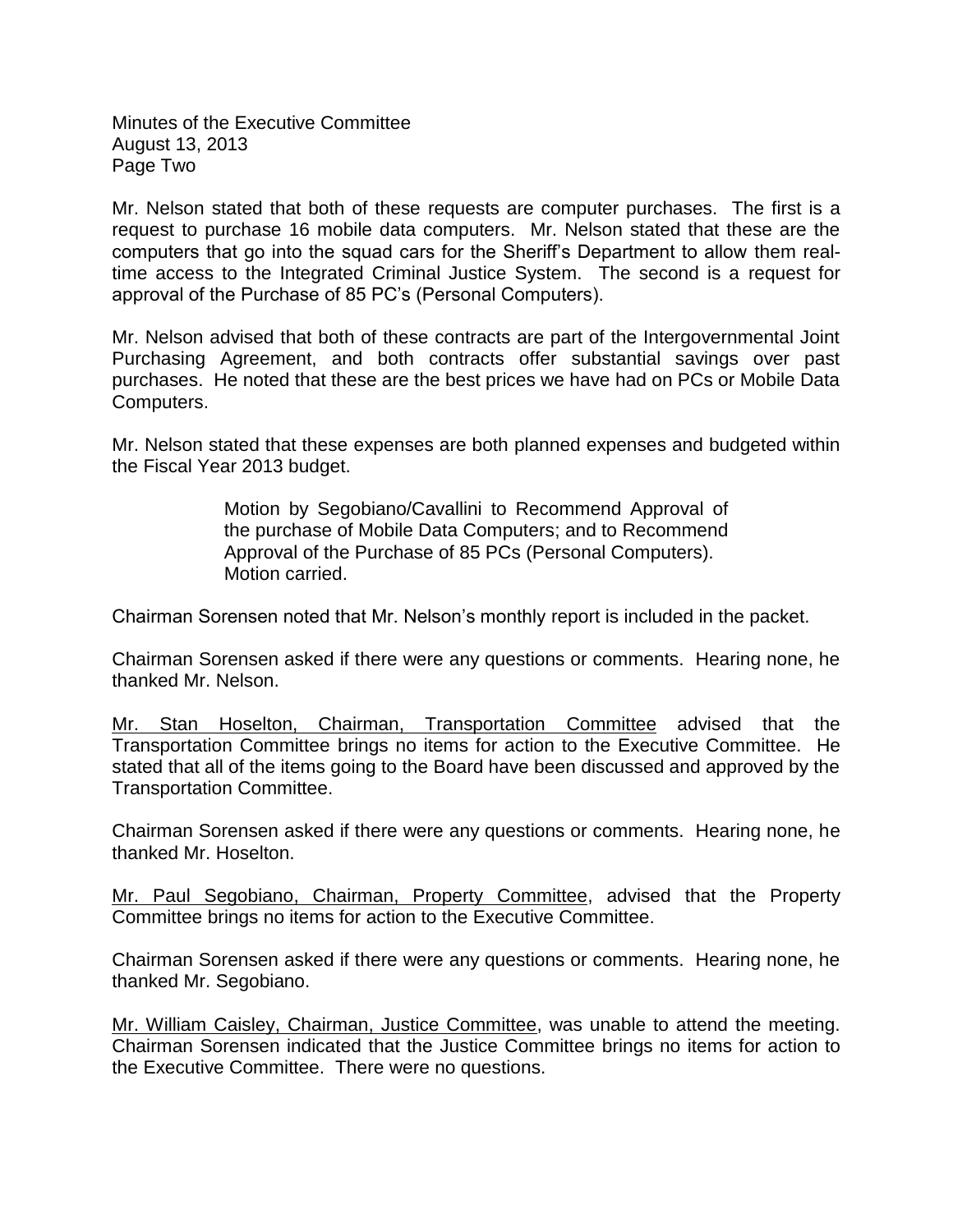Minutes of the Executive Committee August 13, 2013 Page Three

Mr. Ben Owens, Chairman, Finance Committee, presented a request for approval of a Capital Assistance Application to the Illinois Department of Transportation (IDOT) to purchase and/or renovate a building for SHOW BUS – Building and Zoning.

> Motion by Owens/O'Connor to Recommend Approval of a Capital Assistance Application to the Illinois Department of Transportation (IDOT) to Purchase and/or Renovate a Building for SHOW BUS – Building and Zoning. Motion carried.

Mr. Owens presented a request for approval of a County Board Resolution to implement a combined Federal and State of Illinois FY'2014 Grant Agreement for Operating Assistance that has been approved by IDOT, the application for which was approved by the County Board on June 18, 2013 – Building and Zoning.

> Motion by Owens/Cavallini to Recommend Approval of a Resolution to Implement Combined Federal and State of Illinois FY'2014 Grant Agreement for Operating Assistance that has been approved by IDOT, the application for which was approved by the County Board on June 18, 2013. Motion carried.

Mr. Owens presented a request for approval of an Ordinance of the McLean County Board amending the 2013 Combined Appropriation and Budget Ordinance for Fund 0106 for the In-Person Counselor Program – Health Department.

> Motion by Owens/Segobiano to Recommend Approval of an Ordinance of the McLean County Board Amending the 2013 Combined Appropriation and Budget Ordinance for Fund 0106 for the In-Person Counselor Program – Health Department. Motion carried.

Mr. Owens presented a request for approval of a Resolution amending the Fiscal Year 2013 McLean County Full-Time Equivalent Position Resolution Associated with an Ordinance to amend the Fiscal Year 2013 McLean County Combined Appropriation and Budget Ordinance for Fund 0106 – In-Person Counselor Program – Health Department.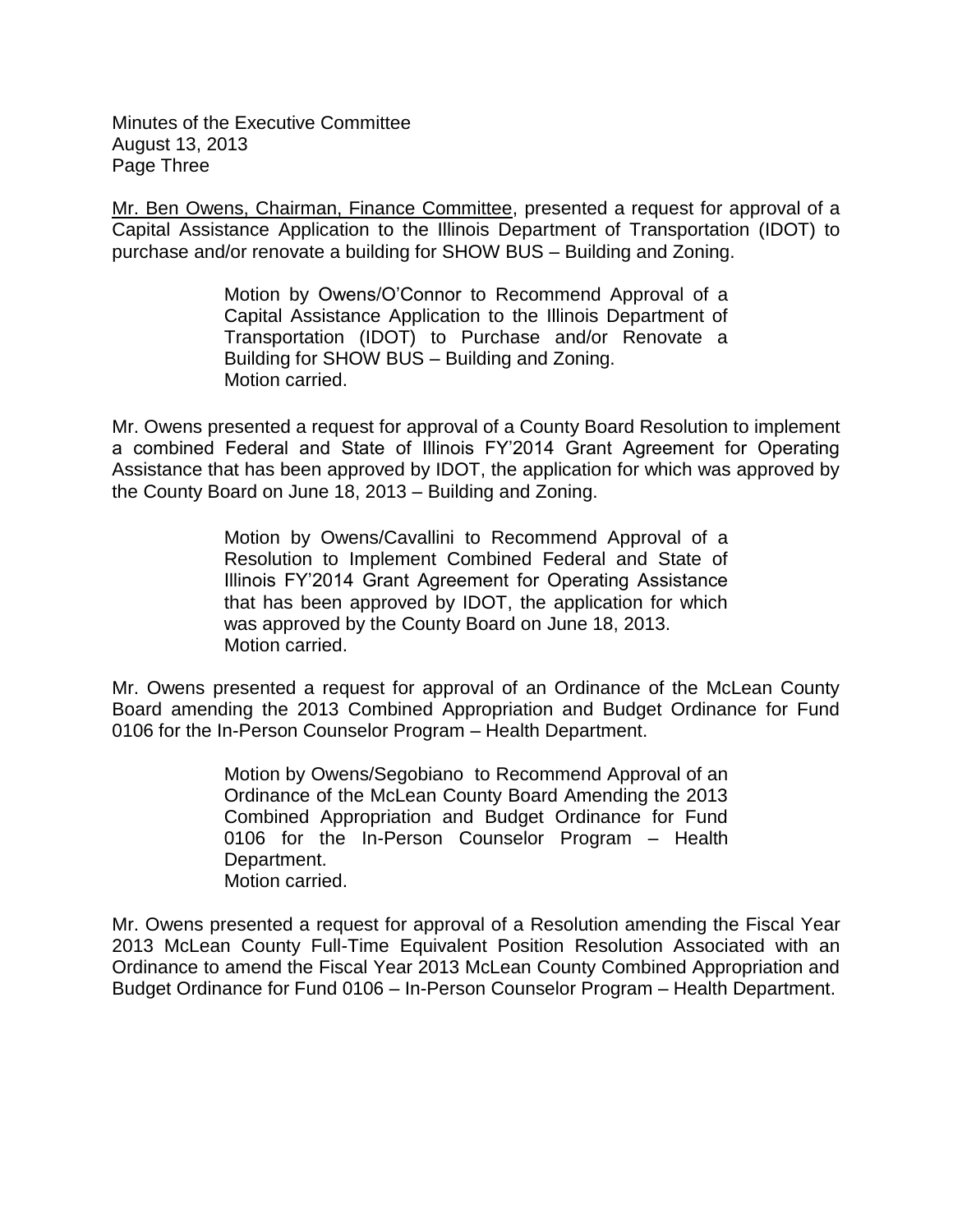Minutes of the Executive Committee August 13, 2013 Page Four

> Motion by Owens/Gordon to Recommend Approval of a Resolution Amending the Fiscal Year 2013 McLean County Full-Time Equivalent Position Resolution Associated with an Ordinance to Amend the Fiscal Year 2013 McLean County Combined Appropriation and Budget Ordinance for Fund 0106 – In-Person Counselor Program – Health Department. Motion carried.

Mr. Owens presented a request for approval of Critical Personnel Hiring Requests – County Administrator's Office.

> Motion by Owens/Segobiano to Recommend Approval of Critical Personnel Hiring Requests – County Administrator's Office. Motion carried.

Chairman Sorensen asked if there were any questions or comments. Hearing none, he thanked Mr. Owens.

Mr. George Gordon, Chairman, Land Use and Development Committee, advised that the Land Use and Development Committee brings no items for action to the Executive Committee.

Chairman Sorensen asked if there were any questions or comments. Hearing none, he thanked Mr. Gordon.

Mr. Bill Wasson, County Administrator, stated that there are two items for discussion that relate to the Economic Development Council (EDC). He introduced Mr. Ken Springer, EDC, who is available to review the items.

Mr. Springer thanked the Committee for the opportunity to discuss the two items relating to the EDC. He indicated that the first item concerns the Bridgestone Investment Audit for June 2013. He reminded the Committee that in the first quarter of 2012, seven taxing bodies passed property tax abatement deals with Bridgestone Americas Tire Operations, LLC to provide an incentive to expand their existing manufacturing facility in Normal. He indicated that to ensure that Bridgestone created the quantity of jobs and capital investment that they had promised; the abatement agreements provided a mechanism for the Economic Development Council to audit them once annually.

Mr. Springer stated that, as requested, Bridgestone provided an employee payroll report for the end of May 2013 and also the pre-project report of the same as a baseline employment count in the abatement agreements from August of 2011.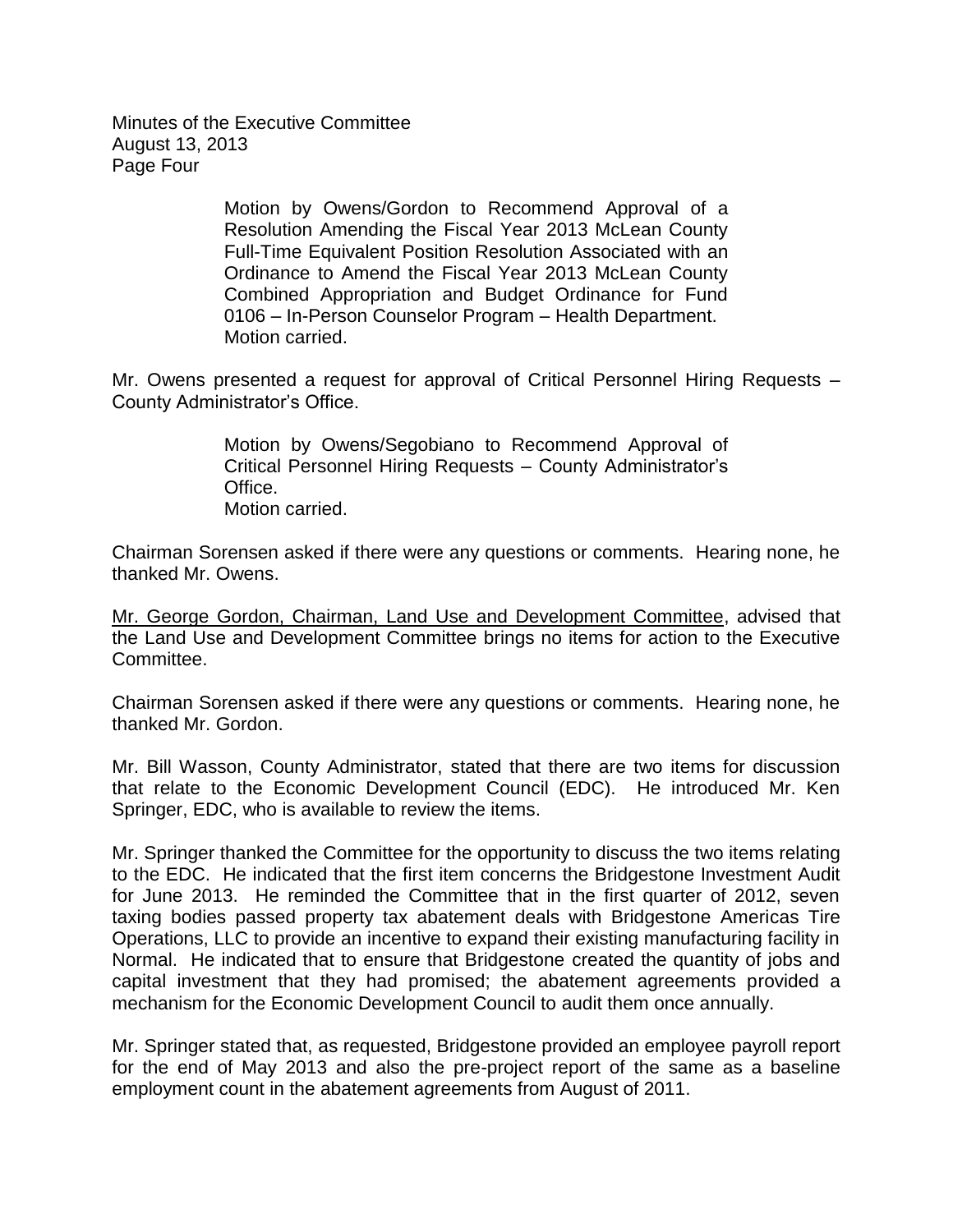Minutes of the Executive Committee August 13, 2013 Page Five

Mr. Springer advised that as of the end of May, Bridgestone has created ten jobs above that baseline. He noted that the goal by the end of the 36 month period allotted in the agreement was for them to have 42 new positions. Mr. Springer acknowledged that they are not there yet, but they are on their way. He added that Bridgestone is not quite done with the capital investment at the plant and will not staff up until the equipment has been invested.

Mr. Springer indicated that EDC also received from Bridgestone a list of equipment, building and site modifications, and expenditures that had been made to date as well as a list of those that were budgeted and those that were assigned to vendors currently. He stated that the amount of capital that has already been spent is approximately \$19.4 million, and their target was \$19.55 million by the end of that 36 month period so they are well on their way in terms of making the requisite amount of capital investment.

Mr. Segobiano asked if Bridgestone will provide a report in 2014 in regard to 32 new jobs that they need to add. Mr. Springer replied that the Agreement allows EDC to request that audit once a year.

Mr. Hoselton asked what the penalty is if Bridgestone does not achieve the requirements of the agreement. Mr. Springer replied that it is worded in the agreement that the taxing bodies themselves can determine whether to pull the money back or not if Bridgestone does not reach its goal. It is up to the taxing bodies to assess whether or not Bridgestone is in the spirit of compliance or if they have fully complied. Mr. Springer added that each agreement is a bi-lateral agreement between Bridgestone and each of the seven taxing bodies.

Mr. Springer provided a power point presentation for information-only on the three new incentive programs proposed by the EDC. He stated that in order to meet the objectives for new business attraction and existing business expansion set forth in the *Forging Ahead* strategic plan, EDC staff and stakeholders have identified a need for the creation of a set of economic development incentives to assist in these endeavors.

Mr. Springer indicated that EDC began this process last summer by studying what competitive communities around the country are able to offer as far as local economic development incentives. He explained that when he says "local economic development incentives" he is talking about an incentive component related to a project that is relocating or a major expansion project. Mr. Springer pointed out that there are two sides to the incentive component; one is state incentives and the second is local incentives. He stated that McLean County has used mainly state incentives to incentivize projects. Mr. Springer noted that there have been occasional times when tools such as TIF or local property tax abatement have been used. He added that, generally, the "tools in the toolbox" that we have been working with is what has been available at the state level.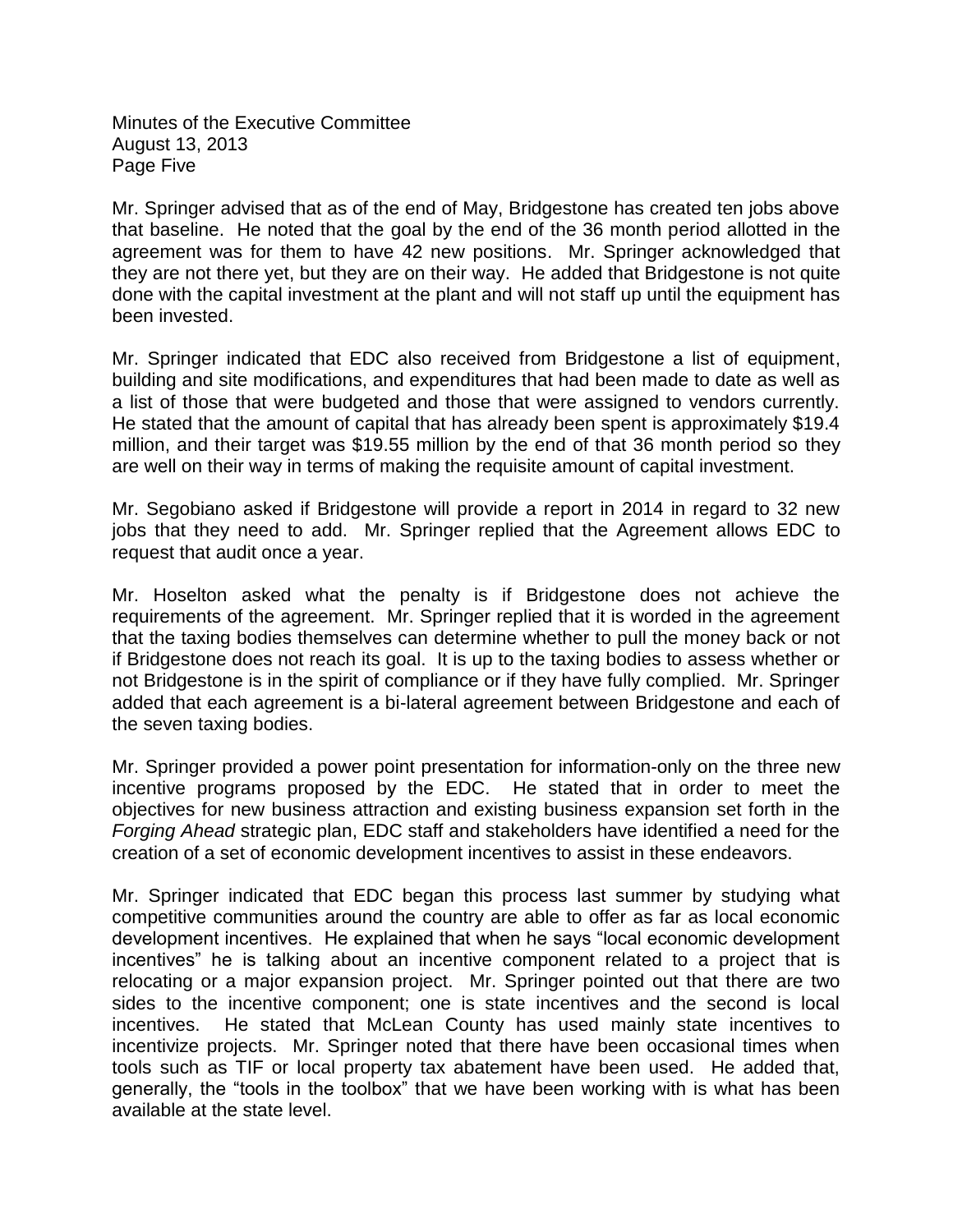Minutes of the Executive Committee August 13, 2013 Page Six

Mr. Springer stated that, upon looking at what our competitors are able to offer, it is evident that the McLean County community is operating at a competitive disadvantage in regards to local incentives. He indicated that most competitive communities have a "toolbox" of local incentives, which, in some cases, have been available for decades. Mr. Springer cautioned that the state may not be able to be relied upon in the future to be the sole provider of economic development incentives, noting that the Legislature has had a tendency to threaten to reduce or modify its incentive programs that would add layers of bureaucracy.

Mr. Springer advised that the EDC would like to propose the creation of an incentives framework. He indicated that EDC would like to begin a framework with five of the larger taxing bodies in McLean County, namely McLean County, Bloomington, Normal, and the two school districts to create a set of common guidelines for economic development incentives that we can use pro-actively when we start to negotiate with companies. Mr. Springer stated that EDC would like to establish these programs via a Memorandum of Understanding with the five taxing bodies and then expand that to other taxing bodies in the future.

Mr. Springer noted that this program will have a couple different benefits. First of all, for the Economic Development Council and for economic development in general it will provide predictable incentives that can be used that can give EDC something that can be put on the table at the beginning of negotiations with a company. Mr. Springer indicated that, right now, if we were to look at putting together a Bridgestone-type property tax abatement it is necessary for EDC to start at square one each and every time, which takes a lot of valuable time away from the negotiation table. He added that it is a cumbersome process and makes it difficult to compete against communities that are able to put tools on the table in a much quicker timeframe. Mr. Springer stated that a toolbox of incentives would provide EDC with an element of speed, make EDC more competitive, and level the playing field between McLean County and competitors from around the country

Mr. Springer indicated that there are benefits not only to EDC, but to taxing bodies as well. He noted that a lot of the feedback EDC heard in doing the Bridgestone Property Tax Abatement and the Wirtz Property Tax Abatement was that the questions of whether or not there was transparency in these tools. Mr. Springer stated that the idea of setting up these programs ahead of time with very clear expectations, very clear thresholds, and very clear points of entry is that it becomes a transparent process. He added that this will also pre-define the terms and the amounts of benefits available.

Mr. Springer advised that EDC wants all taxing bodies to be part of the same program, meaning that there will not be a disparity between what one taxing body offers and what another taxing body offers. He indicated that the last advantage of creating these incentive tools is that there would be coordinated management of the programs by the EDC.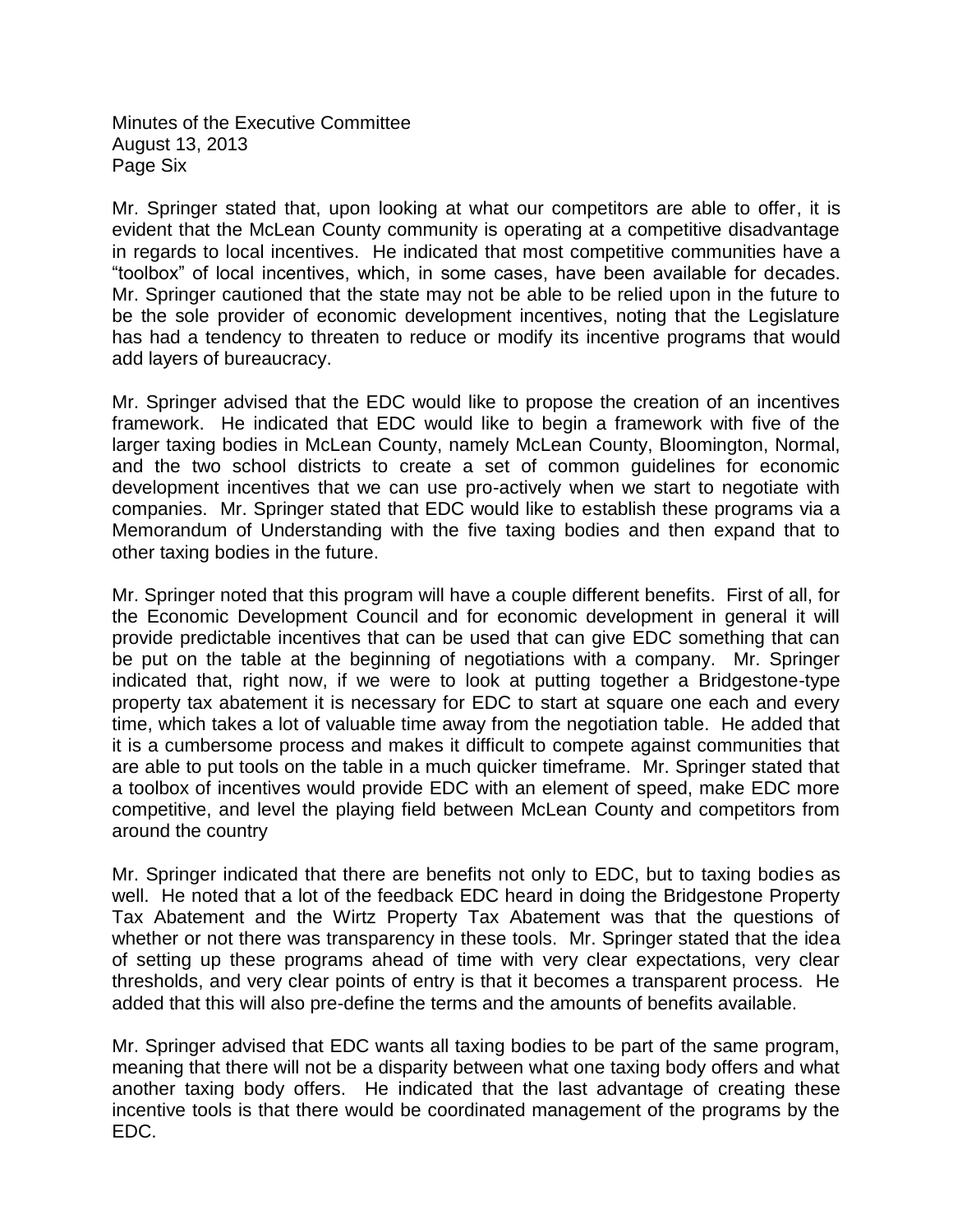Minutes of the Executive Committee August 13, 2013 Page Seven

Mr. Robustelli asked if McLean County is losing out on economic development projects as a result of not having a local incentive. Mr. Springer replied that every economic development proposal that he has seen always asks what the local incentives are, which is a common expectation that that is going to be a component of any economic development deal. He pointed out that McLean County has done okay in the past by using state incentives such as the Enterprise Zone, but he is concerned that we are now in a different economic environment than we were five years ago and those state programs that we have relied upon may not be around or may be changed in the future in a way that makes them unusable.

Mr. Robustelli asked if this toolbox of incentives would take away the County's authority to make decisions project by project. Mr. Springer replied that everyone would retain their existing approval authority. He indicated that he is just trying to set up the guidelines for these projects ahead of time. Mr. Springer added that without these incentives the EDC may not be able to put something on the table immediately, and projects may be lost to other communities that have a framework of incentives in place.

Mr. Cavallini asked if it will be necessary for EDC to still go to each of the taxing bodies if this framework is set up, or are we giving the EDC a blank check. Mr. Springer replied that if McLean County were to agree to this framework and if the project met all guidelines and requirements, the County would honor that agreement. Ultimate approval authority would still remain with the County Board and with each taxing body. Mr. Wasson explained that, if the County were to adopt a framework, there would be a guide to say "for this many jobs, the County Board would support these types of incentives." He added that each of the plans would still have to be approved by the County Board, but, by setting that framework in place, the Board should be more comfortable and have more confidence as these items move forward based upon the conditions that the County Board set.

Mr. Cavallini asked what are the communities he alluded to that already have this type of incentive program. Mr. Springer replied that eight communities were looked at, namely Amherst, New York; Champaign-Urbana, Illinois; Columbia, Missouri; Council Bluffs, Iowa; De Moines, Iowa; Fort Collins, Colorado, Iowa City, Iowa; and Lafayette, Indiana. He added that all eight of those communities have some type of property tax incentive at a local level that they are able to apply to economic development. Chairman Sorensen pointed out that, technically, the County also has a property tax incentive in that we have provided such incentives to businesses in the past. Mr. Springer responded that the difference is that these programs are already preestablished. He noted that it is less useful to provide such an incentive from scratch each time as opposed to having something pre-packaged and ready to go.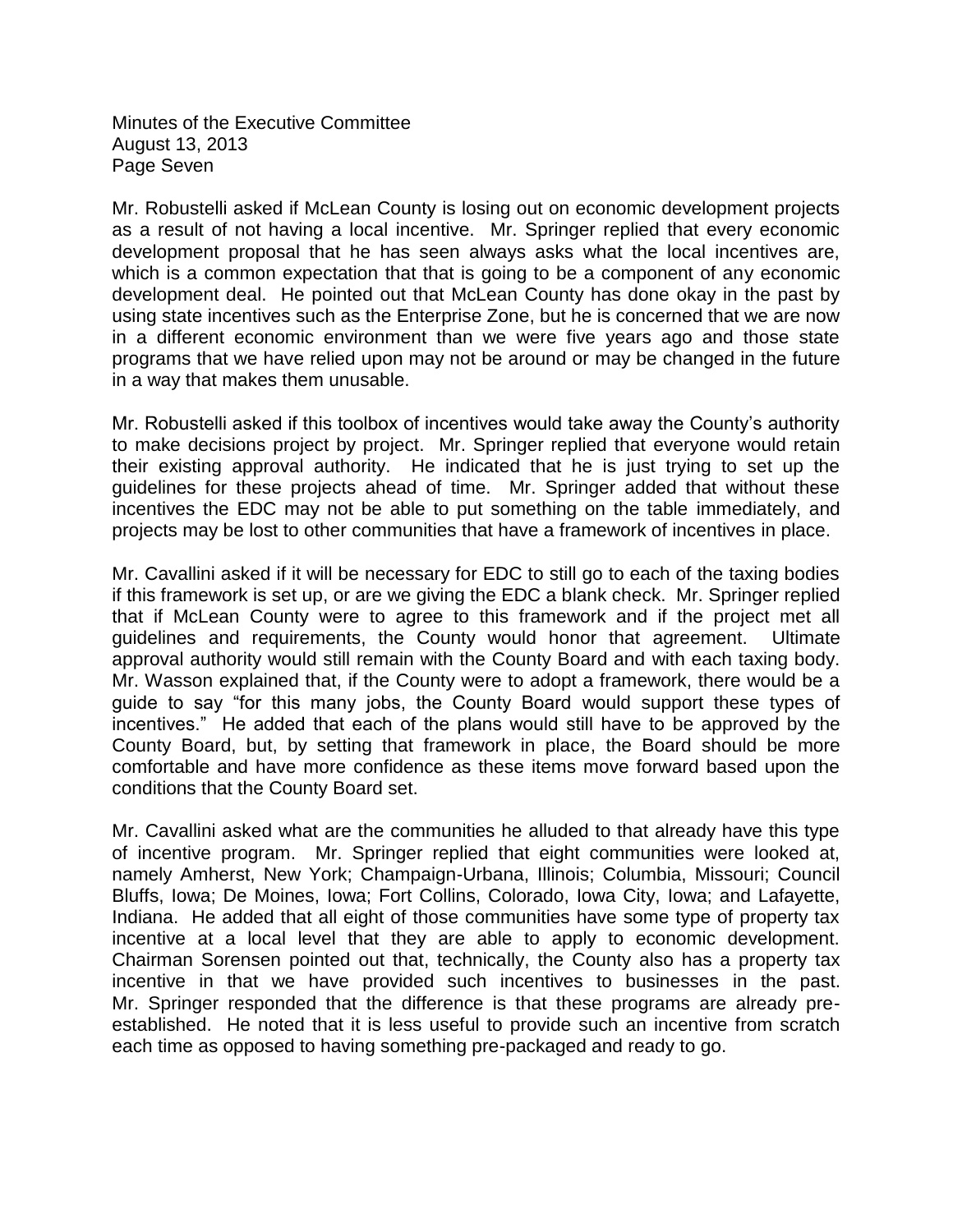Minutes of the Executive Committee August 13, 2013 Page Eight

Mr. Cavallini asked if there are other communities in Illinois besides Champaign that has a pre-packaged framework. Mr. Springer replied that Decatur has a property tax abatement as part of their Enterprise Zone as does Peoria and Springfield. He indicated that the kinds of tools that he is proposing are not radical in any way; rather, they are tools ripped from other communities' playbooks.

Ms. Schafer asked if Mr. Springer could give specific examples of businesses that McLean County may have lost to another community within Illinois because we did not have this program. Mr. Springer replied that it is difficult to make that assessment because when we lose out on a project there is generally no feedback from that company. He added that many times EDC is responding to RFPs for projects where the company is not even known. Mr. Springer advised that every single proposal that he has seen has a box for local incentives that he always leaves blank.

Mr. Erickson asked if there is any economic data on how well those incentives are working with communities who have an incentive package. Mr. Springer replied that he has not seen a historical report on any one city's property tax program's success. He stated that he has some examples where that type of program is working, but specific data would be difficult to determine.

Mr. Springer indicated that the three incentives that EDC is proposing are as follows:

- $\triangleright$  A "Limited, Discretionary Property Tax Abatement on Improvements (PTA),
- McLean County New-hire Incentive (NHI) small cash grant program for hiring high wage workers; and
- ▶ McLean County Swift-Hire Program.

Mr. Springer stated that the Property Tax Abatement is based on what was put together for Bridgestone. He noted that it would be a five-year term and we would only abate property taxes on improvements made to the project thereby not touching existing tax revenues. Mr. Springer indicated that elected councils would retain approval authority on each deal. Eligible projects would include new attraction and competitively-bid expansion projects that meet the following minimum qualification criteria in order to be considered for abatement:

- $\triangleright$  Create or retain 50 or more FTE jobs, and
- $\triangleright$  Increase the property tax base by \$5 million or more, or
- $\triangleright$  Enact a property lease with a minimum term of five years whose value is \$600,000 annually.

Mr. Springer noted that very strong "clawback" provisions need to be in place and an annual inspection and monitoring ability written into the agreement in order to ensure performance.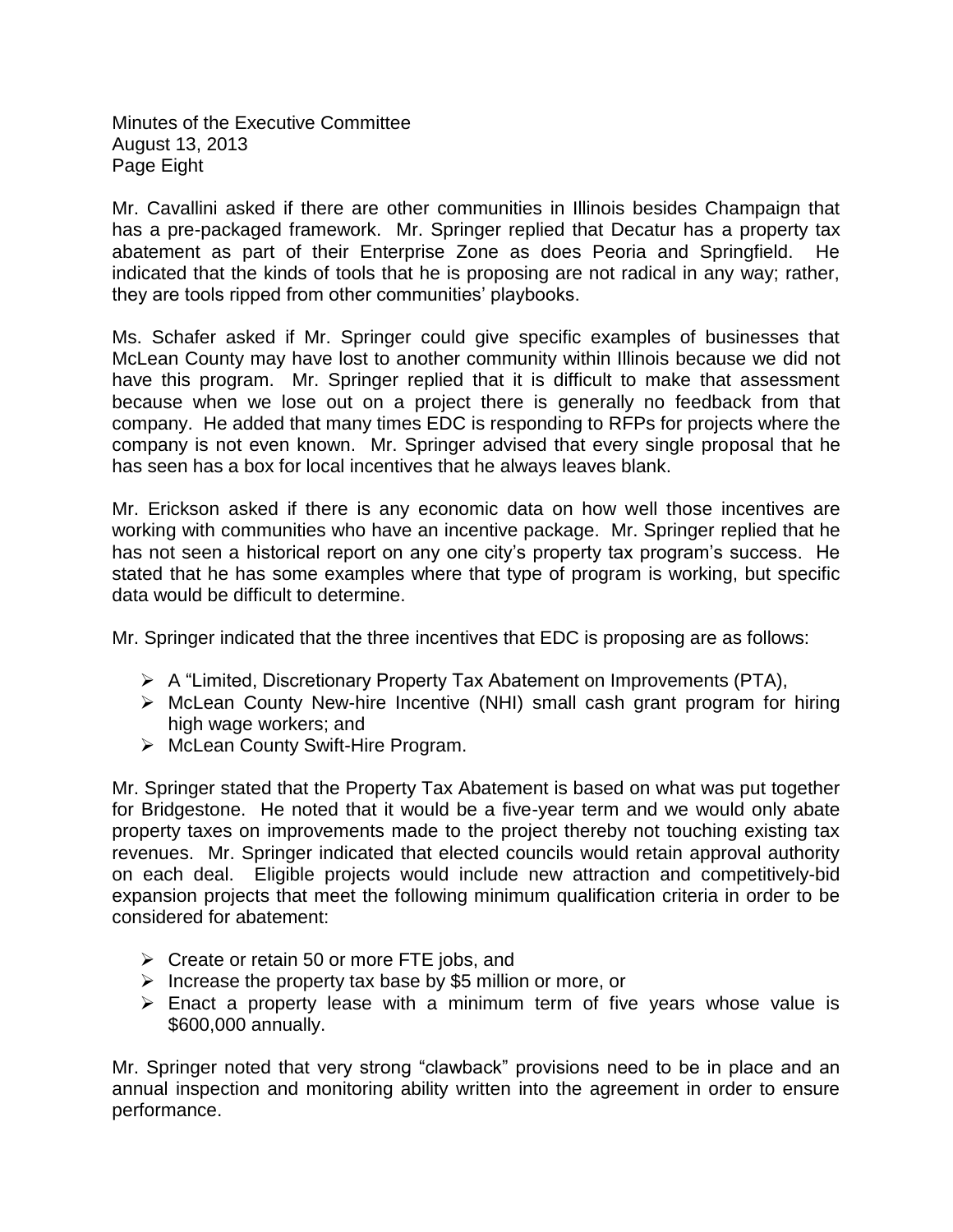Minutes of the Executive Committee August 13, 2013 Page Nine

Mr. Springer advised that the second incentive under consideration is the McLean County New-hire Incentive (NHI), which is a pool of money that could be provided as up-front grants. He stated that small and mid-sized companies that create a number of new FTE positions could receive a cash grant if the project is unable to utilize either Enterprise Zone or Property Tax Abatement. Projects must create at least 20 FTE jobs that pay more than 1.5 times the metro-area per-capita wage. Mr. Springer noted that this is based on an incentive that is available in Champaign.

Mr. Springer indicated that the EDC proposes that each of the participating municipalities contribute an amount to the NHI on a per-capita basis. The fund should ideally have at least \$100,000 available. Mr. Springer noted that the unused dollars could roll-over into next year's pool. He stated that companies that meet the eligibility criteria could receive \$1,000 per FTE job created.

Mr. Springer reviewed the final Incentive Program, which is the McLean County Swift-Hire Program. He indicated that companies that have acute needs for ready-to-hire workers can take advantage of McLean County Swift-Hire (MCSH). Mr. Springer stated that the "boot-camp" style workforce program will pre-screen and pre-qualify workers for specific mass-hiring events, allowing companies to select a new workforce without having to bear the monetary and temporal costs associated with cold-hiring. He noted that this program had a very successful model in Georgia called "Georgia Quick Start" that is state-funded. Mr. Springer indicated that this may be considered on a regional level. He advised that the EDC is not ready to present a framework for this program, but it is something that they wish to continue to work on as part of the overall approach.

Chairman Sorensen asked Mr. Springer if he is familiar with the Workforce Investment Board, which is a company that currently provides this service for employers over a four-county area. Mr. Springer replied that EDC would like to take that service and take it up a notch to see how it can be used as part of the incentive program. He pointed out that Georgia was able to add the dollar value of the training and include it in their incentive program which made it look like they had the biggest package. Chairman Sorensen noted that when Cook Industries opened their new big production plant in Fulton County, the Workforce Investment actually put eight HR professionals on-site for the first year.

Mr. Springer advised that the EDC would like to create separate Memorandums of Understanding for each of these incentive programs. He pointed out that they are further along in development of some of these programs than others. Mr. Springer stated that the property tax abatement piece will be the first part that will likely be brought forward. He explained that he wanted to get feedback and input before EDC brings the Memorandum of Understanding (MOU) to the Board. Mr. Springer reminded the Committee that there are five governments with which the EDC would like to get involved, and reach a consensus with before the MOU is developed. He noted that the MOUs would then be brought to the councils and boards for votes.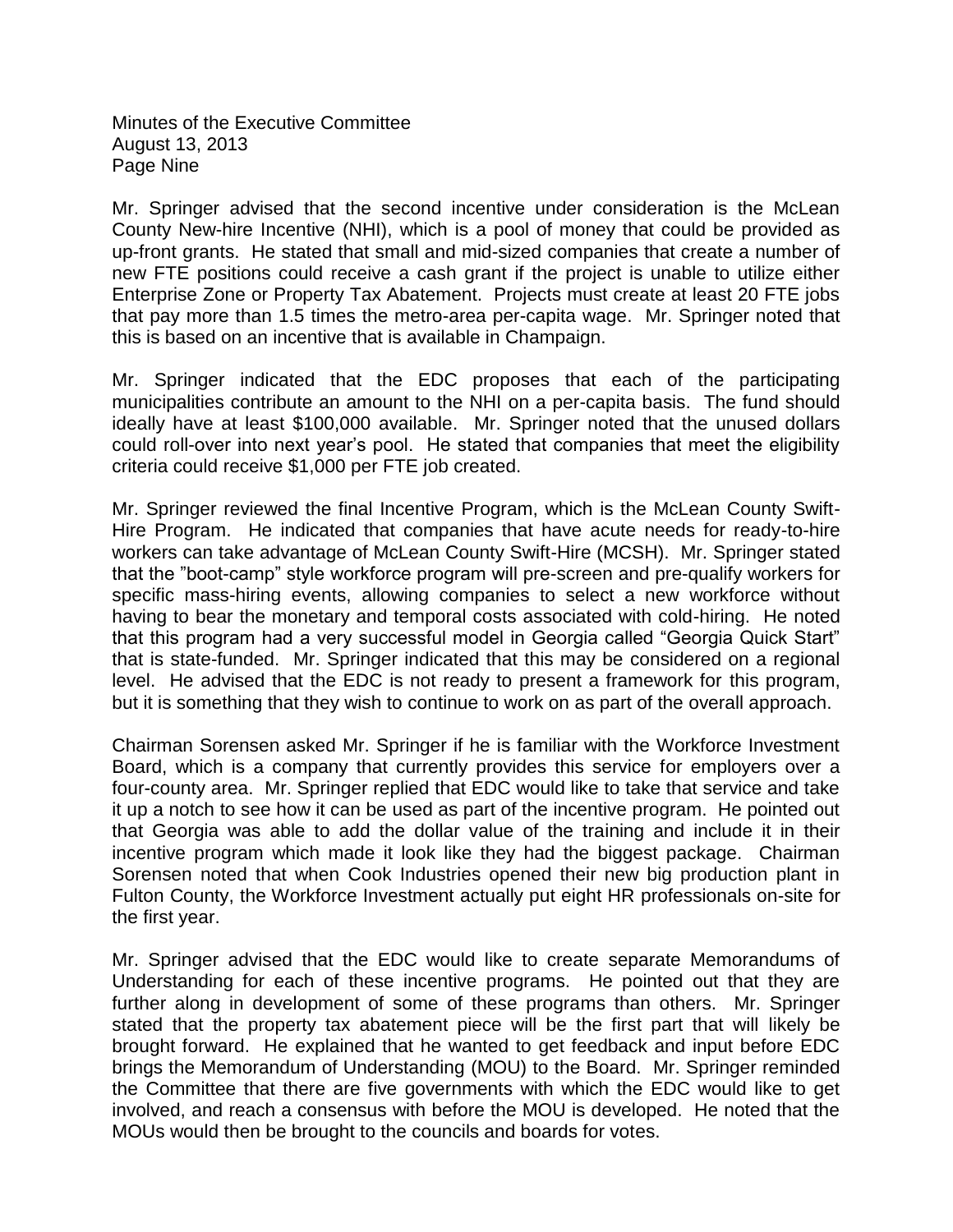Minutes of the Executive Committee August 13, 2013 Page Ten

Mr. Springer encouraged the Committee members to review the material in the packet and provide feedback to the EDC.

Mr. Segobiano stated that he would not object to any framework or tools that would help perpetuate McLean County. He expressed concern about the County Board giving up the right to act as a standing government body, which Mr. Springer clarified earlier. He believes it is important that the Board retain its responsibility as an elected Board to make decisions or, in fact, to go our own way on any project that may come to McLean County that we think will benefit McLean County. Mr. Segobiano pointed out that on page 55 it talks about creating an advisory or oversight committee to make a decision. He stated that the County already has a Committee structure, and programs or problems go to the proper oversight committee. Mr. Segobiano feels that for the McLean County Swift-Hire Program to create an advisory or oversight committee would only be adding another level of bureaucracy within the County Board.

Mr. Segobiano referred to page 52 where it talked about locating in a "targeted area." He stated that before he agrees to anything like this, he would like to know what areas are "targeted areas." He reiterated that he is not opposed to looking at a framework or tools, but he thinks that, as an elected body, the Board should retain the right to do as it sees fit. Mr. Segobiano also expressed concern about the tax money being lost from the schools for these projects.

Chairman Sorensen stated that he believes that we learned earlier in the year that there are more taxing districts that are interested in economic development than just Unit 5, District 87, City of Bloomington, Town of Normal and McLean County. He encouraged Mr. Springer to give some thought to how to get the smaller, rural municipalities or even smaller school districts involved. Mr. Springer replied that it is the intention of EDC to get this set up and replicate it for anyone who wants to participate.

Mr. Robustelli indicated that one of the things that he would be looking for in any proposals are headers that says "Accountability" and "Transparency" so that we know exactly how we are going to hold those that we engage with in these agreements accountable and how we are going to do our responsibility to the public to explain the payoff, the costs, etc.

Mr. Wasson advised that the Administrator's Office believes that this is a very good idea because of those two things, namely to meet the need for transparency and how the County Board evaluates projects, and also setting up mechanisms that we are all comfortable with on evaluating these projects. He noted that this is not a project that will be ready next month. Rather, it will be, presented to appropriate oversight committees, specifically the Finance Committee, to evaluate, and as EDC works with other governmental bodies to get feedback. Mr. Wasson stated that this will be the process over the next few months.